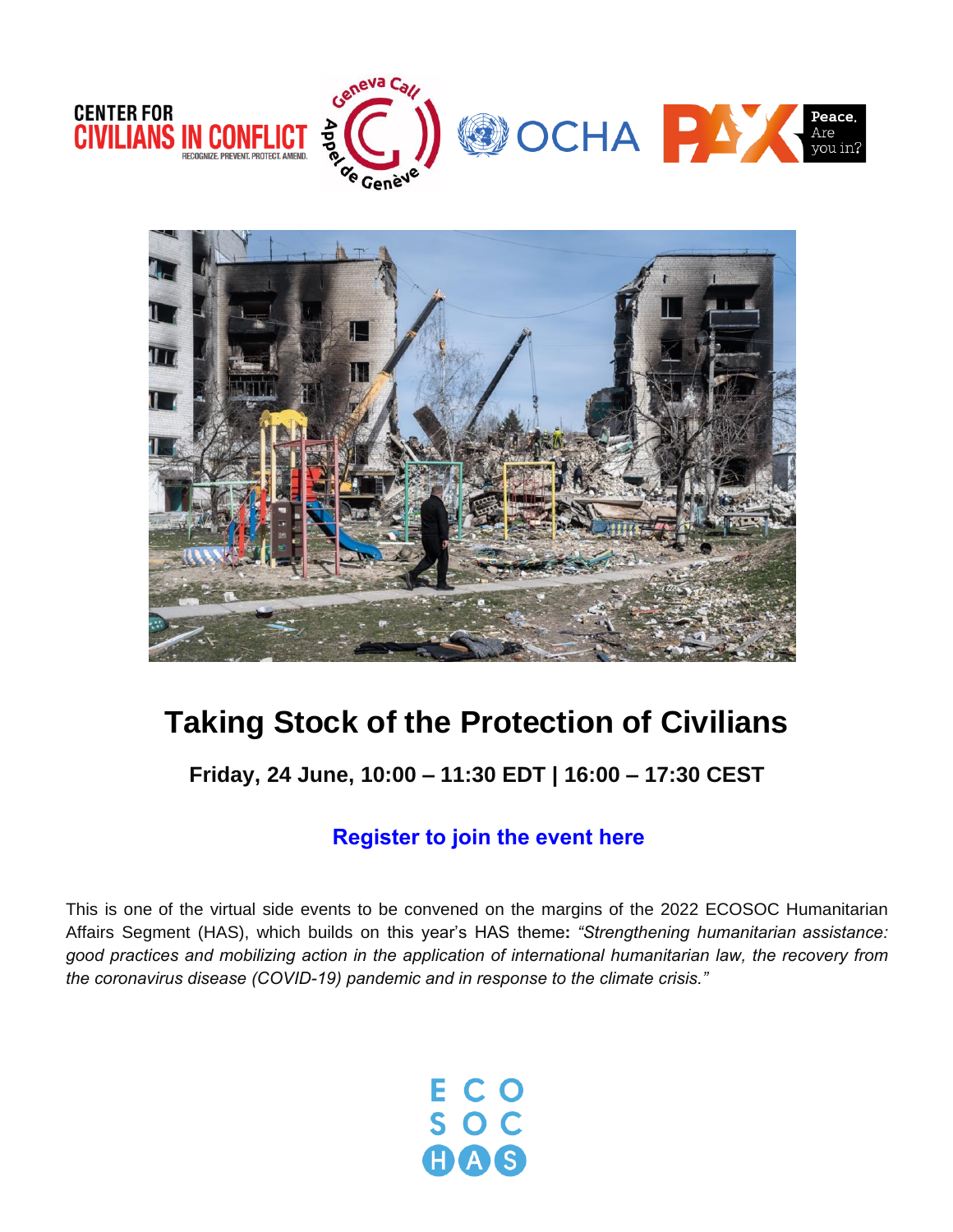**Sponsors and Organizers:** The Center for Civilians in Conflict, Geneva Call, the United Nations Office for the Coordination of Humanitarian Affairs and PAX.

# **Background and objectives of event:**

The Protection of Civilians (PoC) in Armed Conflict has featured on the Security Council's agenda since 1999. Since that time, mandates to protect civilians against the imminent threat of physical violence have become a defining feature of United Nations peacekeeping operations, while the contributions of special political missions, including through political engagement to prevent and resolve conflict, promoting and protecting human rights, and advancing the rule of law, have been increasingly recognized. The Security Council has also passed numerous thematic resolutions on issues as diverse as attacks on civilian infrastructure in conflict, on protection of persons with disabilities in conflict, on persons reported missing during armed conflict and the link between armed conflict and food insecurity.

Since 2018 the release of the Secretary-General's annual report on PoC and the Security Council's open debate on PoC have been accompanied by 'PoC Week' – a series of side events organized by Member States, United Nations entities and non-governmental organizations focusing on a range of issues falling under the Security Council's PoC agenda: compliance; accountability; urban warfare and the impact of the use of explosive weapons in populated areas (EWIPA); humanitarian access; the protection of medical care in conflict; conflict and hunger; the role of peace operations in protecting civilians, protection of civilians and the environment; the protection of children; sexual violence in conflict; the inclusion of persons with disabilities; etc. PoC Week has grown over the years, in terms of the number of events, the number of sponsors and organizers and the number and seniority of participants.

As part of the 2022 ECOSOC Humanitarian Affairs Segment, the Center for Civilians in Conflict, Geneva Call, the United Nations Office for the Coordination of Humanitarian Affairs and PAX will host a virtual side event to take stock of progress on the PoC agenda in the aftermath PoC Week. The panel will examine this through the lens of different thematic issues, such as:

- Protection of medical care in conflict and implementation of SC resolution 2286
- Urban warfare and the use of explosive weapons in populated areas
- The role of peace operations
- Conflict and hunger and SC resolution 2417
- Engagement with parties to conflict for PoC

The panel will also examine the role and further potential of PoC Week to garner attention, foster discussion, exchange good practice and encourage progress on key issues.

ECO<br>SOC<br>COOS